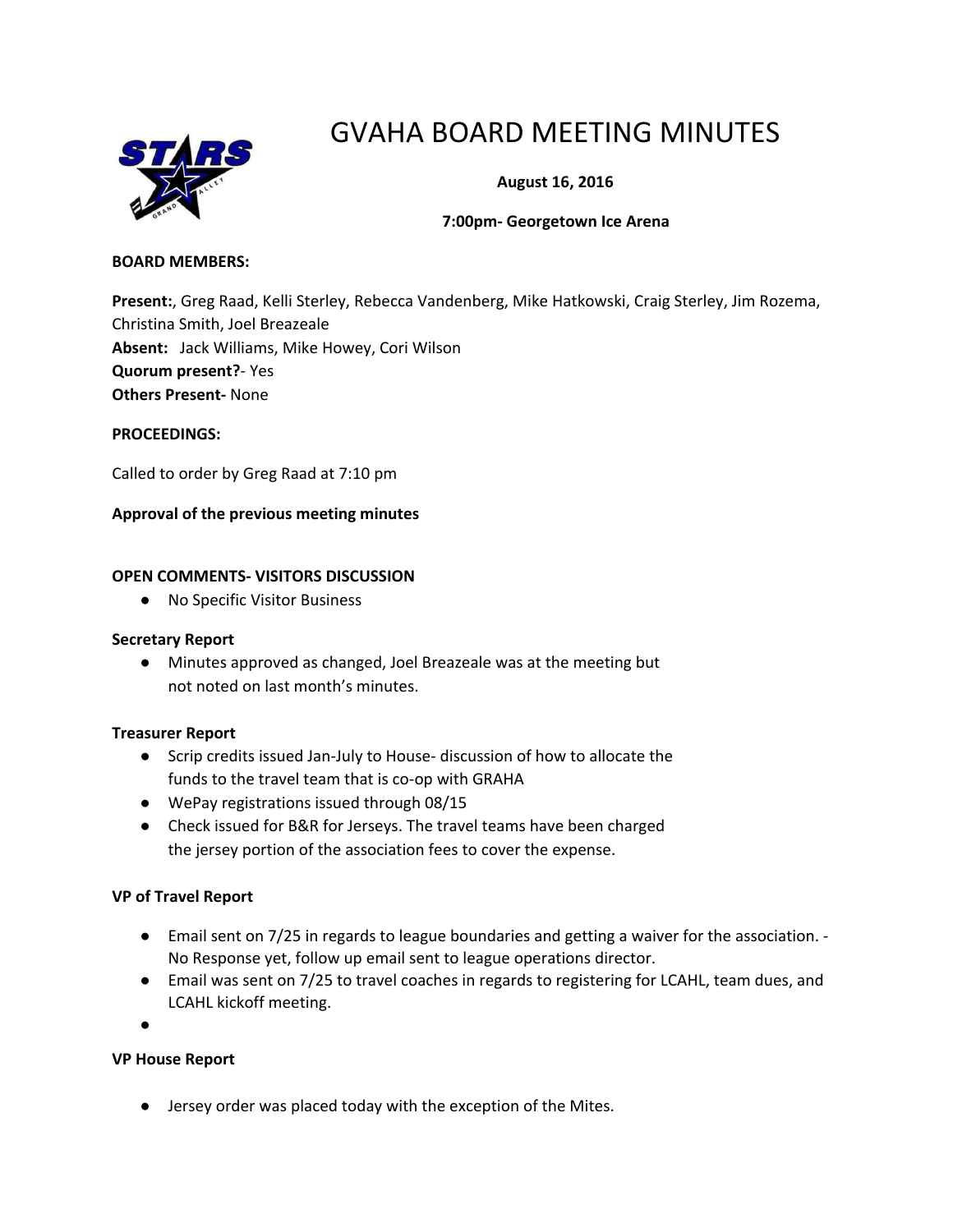- Registration brochure- need to add that "each team may vary" as currently it lists the max number or games per USA Hockey
- Roster Limit Policy- we need to create a waiting list for next year during signups
- Player Evaluation Report Forms- give to coaches to complete and explain at the parent meeting. Kelli will make a PDF copy that can be edited.
- Picture Day-Kelli will coordinate with Larry. Usually the first Sunday in Oct.
- Adray Kick off meeting is 09/14 @ Patterson

# **Hockey Director Report- Joel**

- **●** Squirt Showcase- still working on the right terminology for that. What's in it for the coaches? High Performance Clinic? Opportunity for coaches to not have to attend a sit down clinic.
- **●** 9-14 Learn to Play Bid Kid Instructional hockey, like FUNdamentals. Market to Middle and Elementary schools but keep affordable. Planning the first week of Nov 1.
- **●** Skill Skates- Joel proposes 80 min sessions with age appropriate breakouts. Possibly Friday nights before High School Football

# **Fundraising Report**

- **●** Bob's Butcher Block In September
- **●** SCRIP- to day families have earned about \$5k.

# **Communications Director Report**

- **●** Use TeamSnap for team emails and communications
- **●** Any website errors please let Rebecca know

# **Township Representative Report**

**●** Golf outing- Low numbers, only 8 teams of four. Volunteers needed for the registration table, raffle and 50/50. The outing is at CrestView Golf Club.

# **MAHA Representative Report -**

- D6 Kickoff meeting Greg has the book with all the changes
- Assemble "tournament" teams that you could create a roster for weekends only.